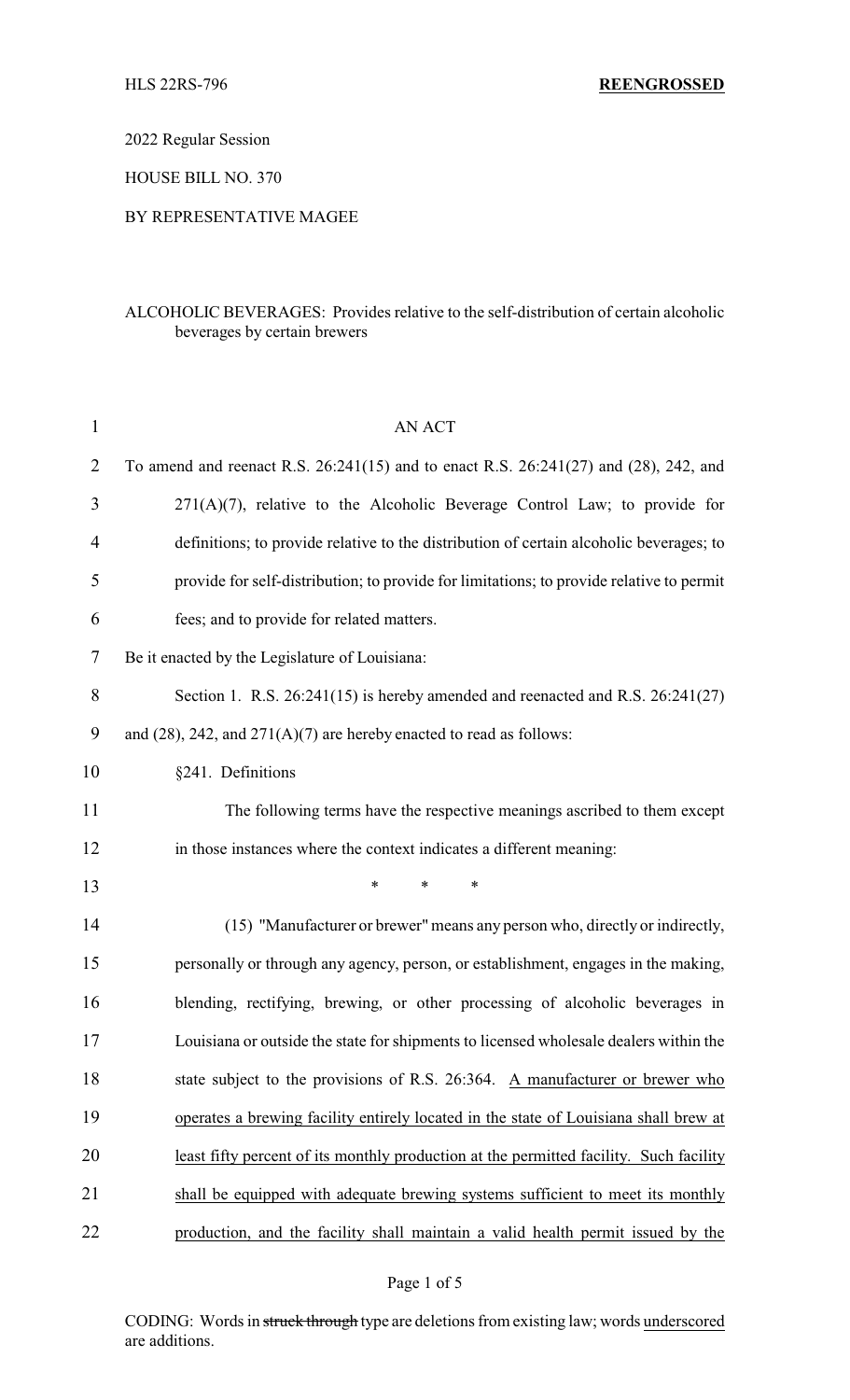| $\mathbf{1}$   | Louisiana Department of Health. A manufacturer or brewer who operates a brewing         |
|----------------|-----------------------------------------------------------------------------------------|
| $\overline{2}$ | facility entirely located in the state of Louisiana may sell or serve only those        |
| 3              | products brewed at that facility to the public only at that facility for consumption on |
| 4              | or off the premises but not for resale. The total amount of such sales to the public    |
| 5              | for any given month shall not exceed ten percent of the total amount of product         |
| 6              | brewed at that facility monthly or two hundred fifty barrels, whichever is greater.     |
| 7              | Any manufacturer or brewer who sells its products to the public pursuant to this        |
| 8              | Paragraph shall remit all state and parish or municipal sales and excise taxes to the   |
| 9              | proper tax collecting authority for all products sold to the public. A manufacturer or  |
| 10             | brewer who sells or serves its products to the public pursuant to this Paragraph, shall |
| 11             | comply with all local zoning laws and regulations.                                      |
| 12             | $\ast$<br>$\ast$<br>$\ast$                                                              |
| 13             | (27) "Brewing facility" means an establishment wherein beer and other malt              |
| 14             | beverages are brewed for the primary purpose of selling the brewed product for          |
| 15             | resale and a limited quantity may be sold at retail to consumers for consumption on     |
| 16             | or off the licensed premises.                                                           |
| 17             | (28) "Self-distribution" means distribution by a brewer of beer or other malt           |
| 18             | beverages brewed at a brewing facility entirely located in the state of Louisiana to    |
| 19             | a retailer holding a Class A permit issued pursuant to R.S. 26:71.1 or 271.2, a Class   |
| 20             | B permit issued pursuant to R.S. 26:71 or 271, or a Class C permit issued pursuant      |
| 21             | to R.S. 26:71.2 or 271.3.                                                               |
| 22             | §242. Self-distribution                                                                 |
| 23             | A. A brewer that produces less than ninety-three thousand gallons of beer               |
| 24             | annually at a brewing facility located entirely in the state of Louisiana may self-     |
| 25             | distribute up to forty-six thousand five hundred gallons of the two hundred fifty       |
| 26             | barrels allowed pursuant to R.S. 26:241 to a retailer holding a Class A permit issued   |
| 27             | pursuant to R.S. 26:71.1 or 271.2, a Class B permit issued pursuant to R.S. 26:71 or    |
| 28             | 271, or a Class C permit issued pursuant to R.S. 26:71.2 or 271.3 provided that all     |
| 29             | of the following conditions are met:                                                    |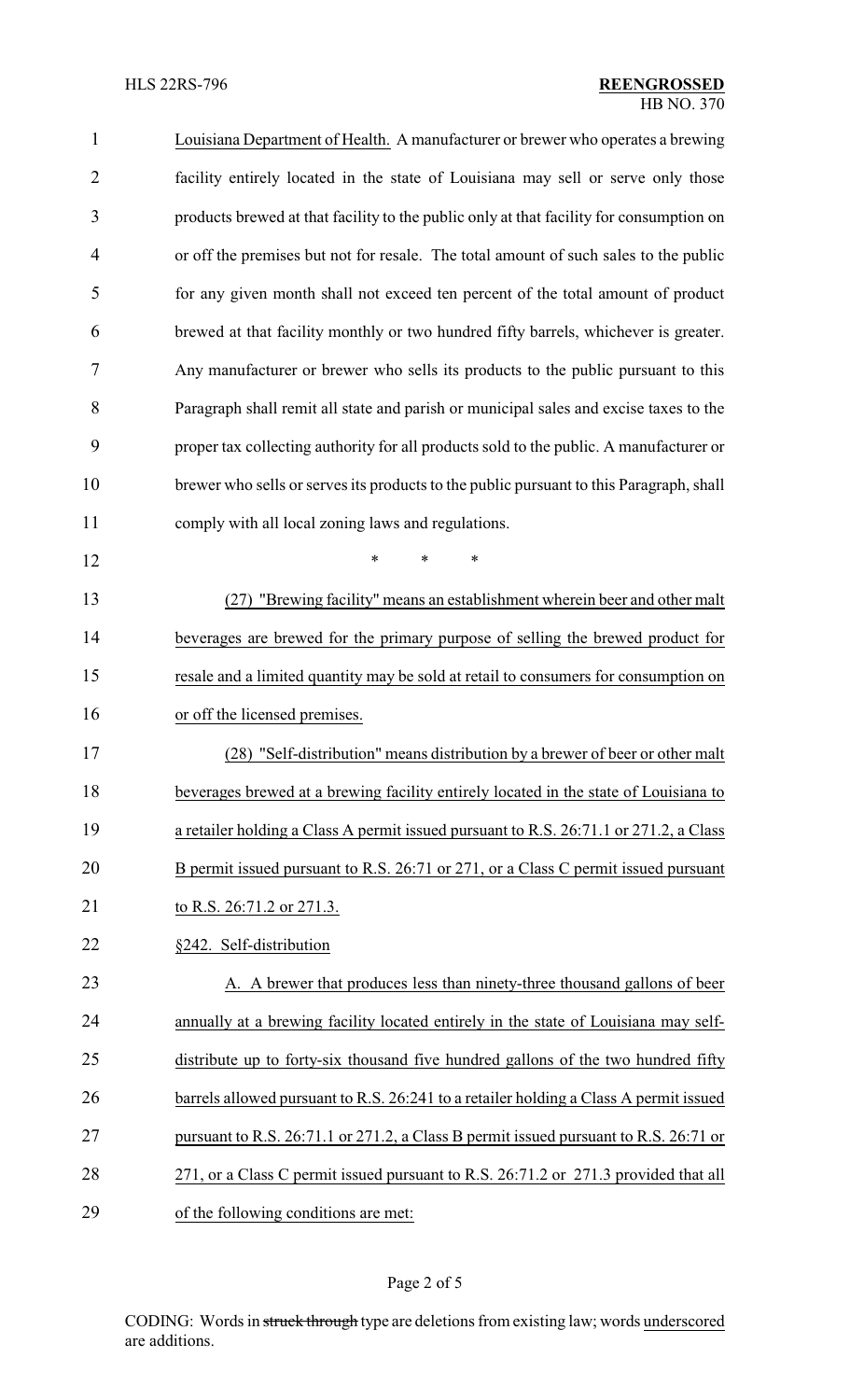| 1              | (1) The brewer obtains a permit to self-distribute only those products brewed           |
|----------------|-----------------------------------------------------------------------------------------|
| $\overline{2}$ | on site from the commissioner according to established rules and regulations.           |
| 3              | The brewer does not have an existing distribution agreement with a<br>(2)               |
| 4              | permitted wholesale dealer.                                                             |
| 5              | The brewer owns or leases warehouse space that shall be maintained<br>(3)               |
| 6              | separate from the brewing facility.                                                     |
| 7              | (4) The brewer owns or leases delivery equipment dedicated for the primary              |
| 8              | use of distribution and delivery of only those products brewed at the brewing facility. |
| 9              | The brewer shall self-distribute products at a standard price to all<br>(5)             |
| 10             | retailers.                                                                              |
| 11             | (6) The brewer shall provide a monthly report of all sales from the brewing             |
| 12             | facility and all sales from self-distribution to the office of alcohol and tobacco      |
| 13             | control.                                                                                |
| 14             | B. Any brewer that engages in self-distribution shall be subject to the rules           |
| 15             | and regulations contained in LAC Title 55, Part VII.                                    |
| 16             | §271. Permits required; fees                                                            |
| 17             | A. Before engaging in the business of dealing in malt beverages or beverages            |
| 18             | of low alcoholic content, all manufacturers, wholesale and retail dealers, and          |
| 19             | microbrewers shall obtain from the commissioner, according to established rules and     |
| 20             | regulations, a permit to conduct each separate manufacturing, wholesale, retail, or     |
| 21             | microbrewery business and shall pay for each permit a fee not to exceed the amounts     |
| 22             | provided for in the following schedule and in accordance with regulations               |
| 23             | promulgated pursuant to the provisions of the Administrative Procedure Act for each     |
| 24             | year the permit is valid:                                                               |
| 25             | $\ast$<br>∗<br>∗                                                                        |
| 26             | (7) Brewers engaged in self-distribution– one thousand five hundred dollars.            |
| 27             | *<br>$\ast$<br>∗                                                                        |
| 28             | Section 2. The Louisiana State Law Institute is hereby authorized and directed to       |
| 29             | arrange in alphabetical order and renumber the definitions provided in R.S. 26:241.     |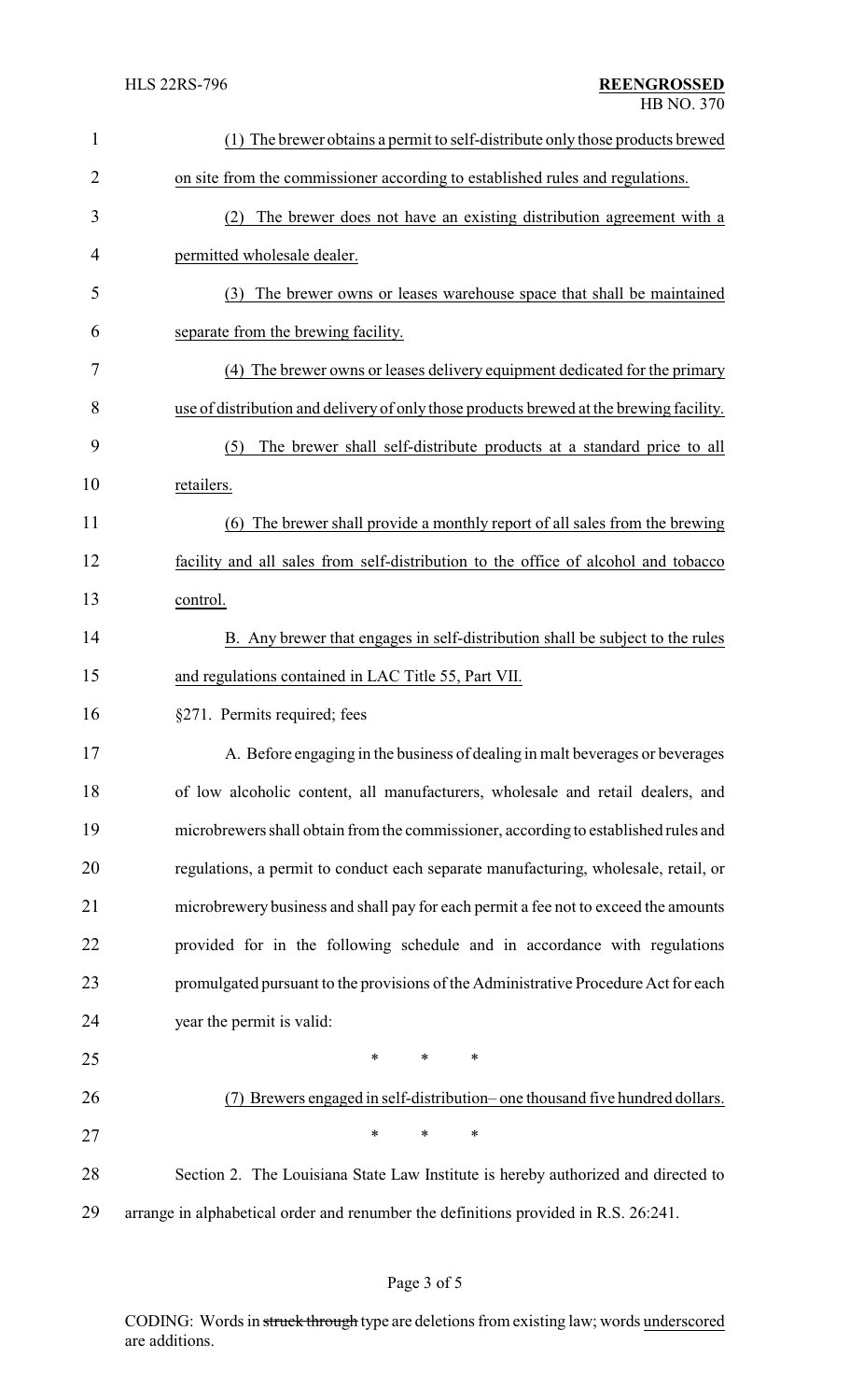## DIGEST

The digest printed below was prepared by House Legislative Services. It constitutes no part of the legislative instrument. The keyword, one-liner, abstract, and digest do not constitute part of the law or proof or indicia of legislative intent. [R.S. 1:13(B) and 24:177(E)]

| HB 370 Reengrossed | 2022 Regular Session | Magee |
|--------------------|----------------------|-------|
|--------------------|----------------------|-------|

Abstract: Provides for the self-distribution of beer and malt beverages under certain conditions.

Present law (R.S. 26:241) provides for definitions for alcohol beverage control and taxation.

Proposed law amends the definition of "manufacturer or brewer" and provides definitions for "brewing facility" and "self-distribution".

Present law requires that sales to the public by manufacturers or brewers cannot exceed the greater of 10% of the total amount of product brewed at that facility monthly or 250 barrels and requires all state and parish or municipal sales and excise taxes be remitted to the proper tax collecting authority for all products sold to the public as well as compliance with all local zoning laws and regulations.

## Proposed law retains present law.

Proposed law provides requirements for self-distribution. Brewers who produce less than 93,000 gallons of beer annually may self-distribute up to 46,500 gallons of the 250 barrels allowed pursuant to present law (R.S. 26:241) to retailers with certain Class A, Class B, and Class C permits.

Proposed law provides that brewers may self-distribute if the following conditions are met:

- (1) The brewer obtains a permit to self-distribute only products brewed on site from the commissioner.
- (2) The brewer does not have an existing distribution agreement with a permitted wholesale dealer.
- (3) The brewer owns or leases warehouse space that is maintained separately from the brewing facility.
- (4) The brewer owns or leases delivery equipment dedicated for the primary use of distributing products brewed at the brewing facility.
- (5) The brewer self-distributes products at a standard price to all retailers.
- (6) The brewer provides a monthly sales report to the office of alcohol and tobacco control, which in forth publishes these monthly reports on its website.
- (7) Any brewer that engages in self-distribution shall be subject to the rules and regulations contained in LAC Title 55, Part VII.

Present law (LAC Title 55, Part VII) provides for rules and regulations regarding alcohol and tobacco control in the Louisiana Administrative Code.

Present law provides a fee schedule for those engaged in the business of dealing in malt beverages or beverages of low alcoholic content.

## Page 4 of 5

CODING: Words in struck through type are deletions from existing law; words underscored are additions.